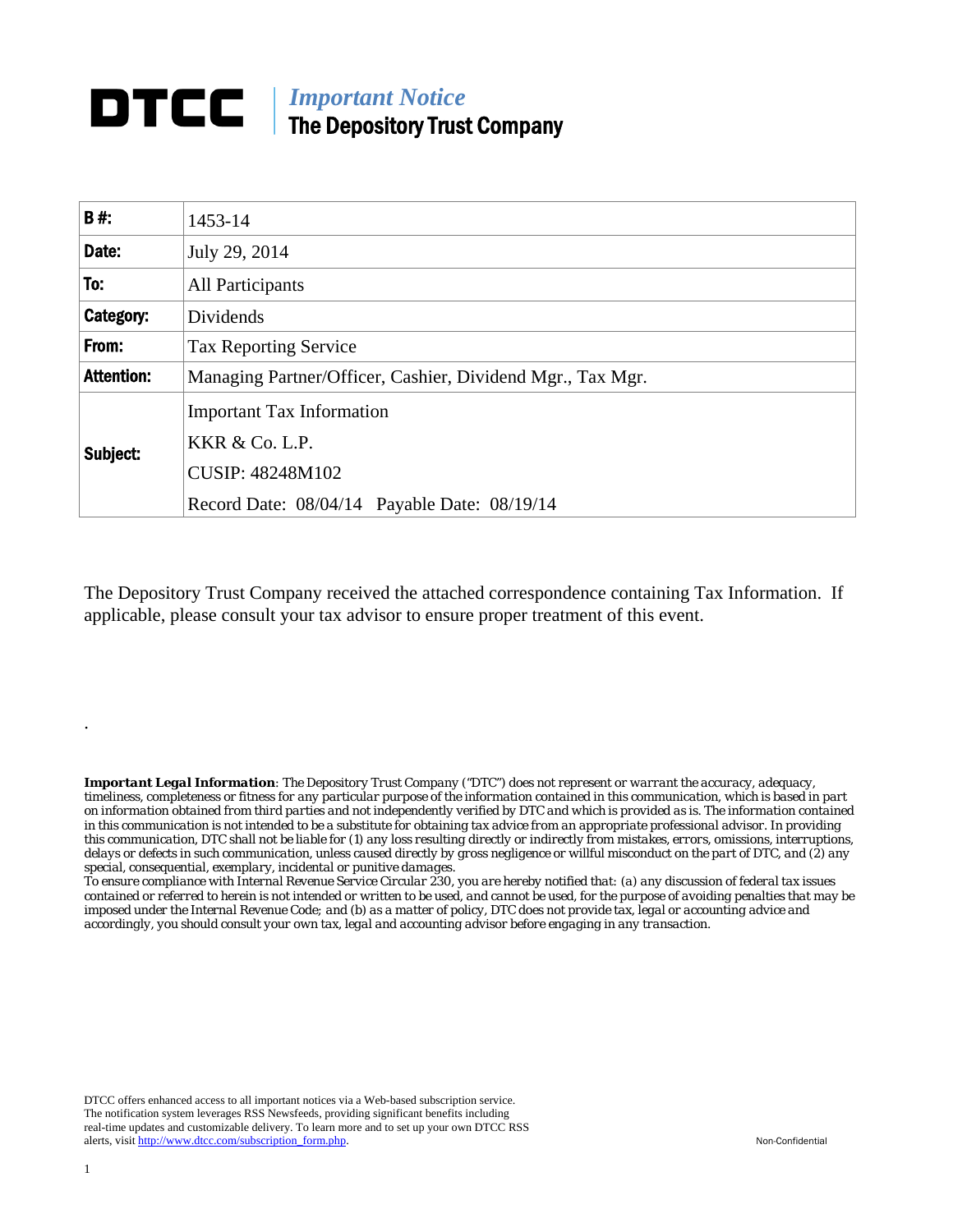## $K$   $R$  Kohlberg Kravis Roberts

**VIA E-MAIL** 

July 24, 2014

American Stock Transfer taxcompliance@amstock.com

The Depository Trust & Clearing Corporation aoqunmoyela@dtcc.com

**Wall Street Concepts** wsc.tax@sungard.com

Re: **KKR & Co. L.P. ("KKR") ISIN US48248M1027 Cash Distribution / Qualified Notice Declaration Date: July 24, 2014 Record Date: August 4, 2014 Payment Date:** August 19, 2014 **Amount Per Unit:**  $U.S. $0.67$ 

Pursuant to U.S. Treasury Regulation §1.1446-4, please find attached a Qualified Notice with regard to the above cash distribution (per unit amounts in U.S. dollars).

Should you have questions or require anything further, please contact Brian Bull at (212) 659-2023 or Jeff Van Horn at (415) 315-3704.

Sincerely,

William J. Janetschek Enclosure

Kohlberg Kravis Roberts & Co. L.P.